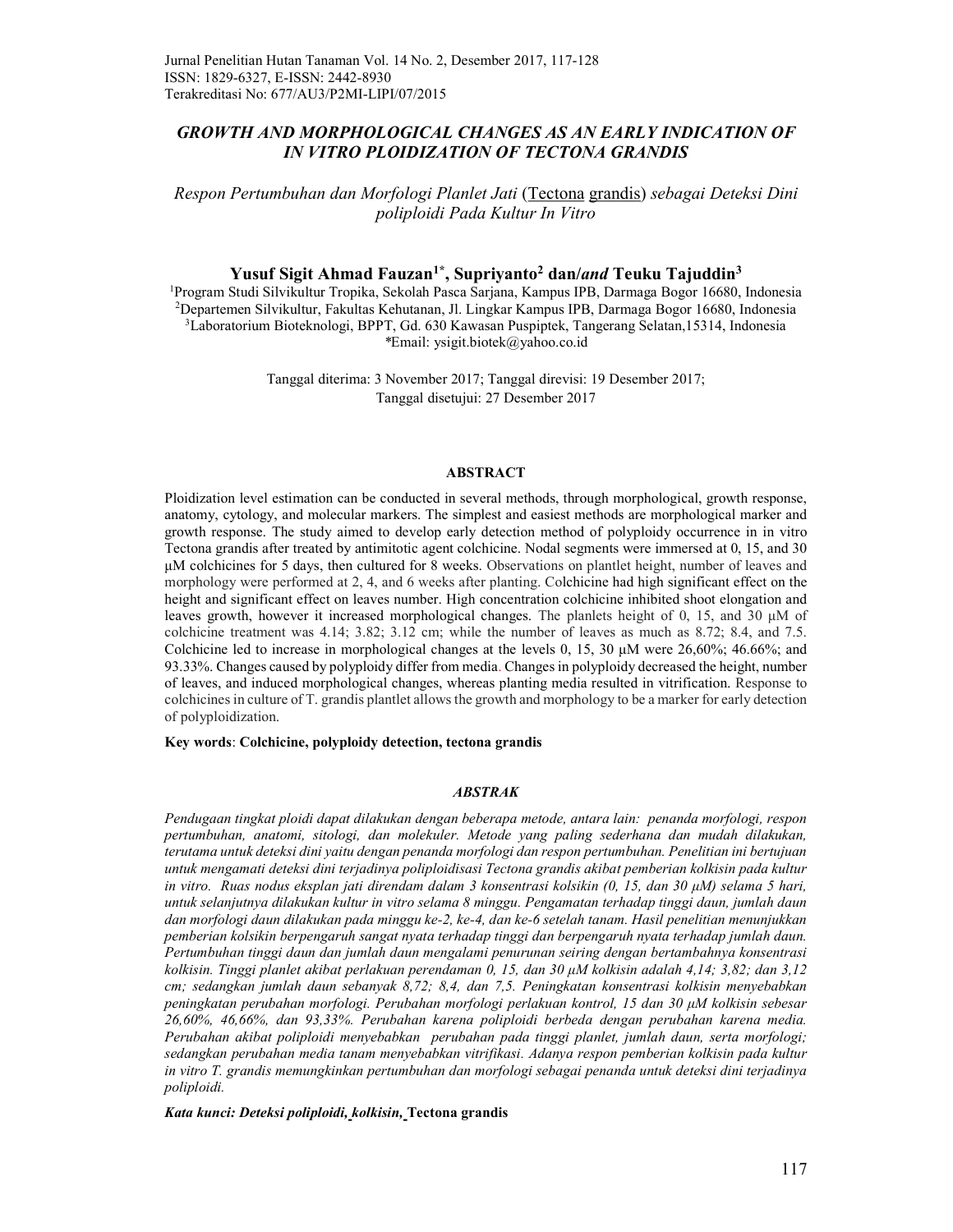# I. INTRODUCTION

Teak (Tectona grandis L.f.) is a woody plant belonging to the Verbenaceae family that grows in tropical forests of India, Myanmar, Laos, Cambodja, Thailand, and Indonesia. In Indonesia teak grows well in Java, South Sulawesi, Southeast Sulawesi, Nusa Tenggara and Lampung (Martawijaya A, Kartasujana I, Kadir K, 2005).

Teak wood has a high economic value and is classified in the first to secondquality classes or grades in term of strength and the first class in term of durability, so it is suitable for industrial raw materials such as: construction, furniture, carving, and various other functions (Martawijaya, Kartasujana, & Kadir, 2005).

The teak industry has a large market share, both domestic and international (Adinugraha & Mahfudz, 2014). According to Kollert & Cherubini (2012) the total production of natural teak wood and world crop was estimated to reach  $\pm$ 2-2.5 million  $m^3$ , while Indonesia's production until recently still reaches  $455.995 \text{ m}^3$  or about 20% of total world production (Perum Perhutani, 2015). As one of the teak producing countries, this information is a challenge for Indonesia to be able to increase the total teak production, considering Indonesia has significant potential, both land resources and human resources that can be used as forestry development investment especially in timber sector.

Forestry development in the timber sector should be supported by the availability of qualified seed resources or certified seedlings. One technological break through that can be used is the doubling of chromosomes (polyploidy) through in vitro cultures. Polyploidy can be generated by colchicine induction to change the number of sets of diploid teak chromosomes into polyploid. So it is expected to change the teak properties into

better quality to help increase the teak productivity and quality as industrial raw materials.

Various studies on the use of mutatic agents, such as colchicine, oryzalin, tryfluralin, and etc, for polyploidy have been done in order to improve the quality and quantity of forest crops such as Eucalyptus grandis (Han, C., Xu, J.M., Du, Z.H., Li, G.Y., Zeng, B.S., Wu, S.J., & Wang, 2011), Eucalyptus globulus (Lin et al., 2010), Aquilaria malaccensis (Suhaila et al., 2015), Acacia crassicarpa (Lam, Harbard, & Koutoulis, 2014), and Acacia mangium (Griffin, 2014).

The results obtained by (Han, C., Xu, J.M., Du, Z.H., Li, G.Y., Zeng, B.S., Wu, S.J., & Wang, (2011); Lin et al., (2010); (Suhaila et al., 2015); Lam et al. (2014) demonstrated that the use of antimicrobial colchicine led to polyploidy development characterized by changes in growth rates and morphological changes. So it can be presumed that there is a corelation between morphological changes and growth response with ploidy levels.

Polyploidy development can be detected through alteration of growth and morphology at an early state. Early detection can be performed by observing the symptoms and signs or characters of specific physical changes that occurs in plants due to exposure to certain antimitotic agent. Early detection is a crucial stage since it has advantages, among other things, that can help early screening or selection process of a large population into smaller samples. That way, it can save time, money and energy.

Ploidi character can be recognized directly or indirectly through several methods, such as: morphological marker, growth response, anatomy, cytology and molecular. The simplest and easiest method of early detection through indirect prediction, are morphological marker and growth response. This research aimed to develop the early detection method of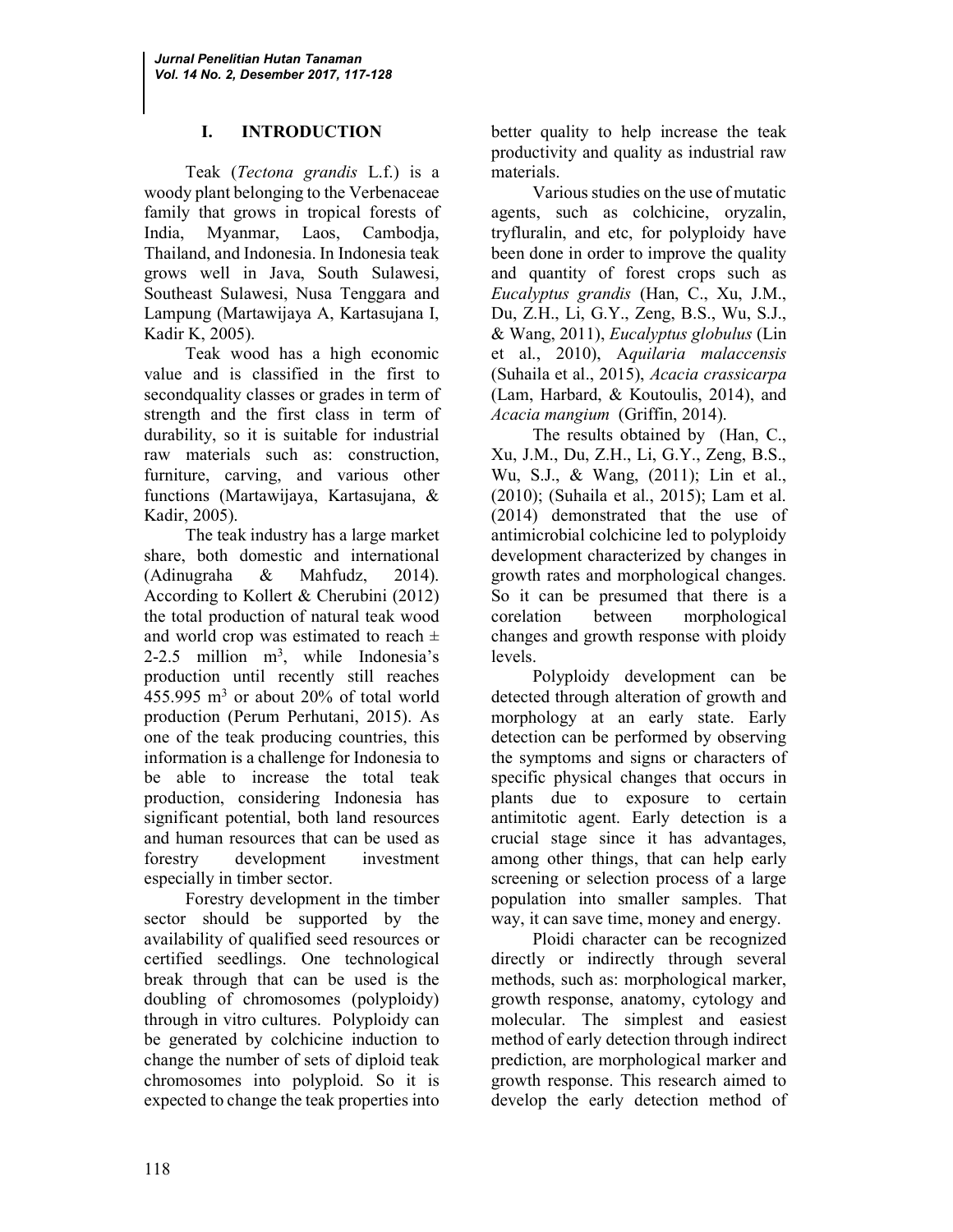### Growth and Morphological Changes as an Early Indication of in Vitro Ploidization of Tectona Grandis

Yusuf Sigit Ahmad Fauzan, Supriyanto and Teuku Tajuddin

polyploidy occurrence in teak plantlets in vitro via growth response and morphological changes due to the influence of colchicine.

# II. METHODOLOGY

### A. Time and location of research

This research was conducted in Plant Micropropagation Laboratory-BPPT, Building 630 Puspiptek Area, Kota Tangerang Selatan, Banten Province from September 2016 to March 2017.

# B. Methods

### 1. Plant source and preparation of plantlets

Plant materials of nodal segment explants were obtained from 2-year-old T. grandis mother plant collection of Muna Island accession. The mother plant was generated from an ex vitro technique and maintained in the mother plant collection room of the Plant Micropropagation of Laboratory-BPPT. A one cm-long nodal segment was excised and sterilized before cultured in a regeneration medium.The regeneration medium used referred to (Srinivasan, R., Selvan, G.G., Karthikeyan, K., Chandran, C., Kulothungan, S., Govindasamy, 2012). After 4 weeks,  $8 - 10$  cm high shoots were harvested for studying the response of T. grandis L.f. to different colchicine concentrations.

# 2. Colchicine preparation and induction of polyploidy

Initially, colchicine solution was prepared by making a stock solution. The stock solution of 100 ppm concentration was prepared by weighing 2.5 mg colchicines powder. To enhance penetration of the colchicine solution into plant tissue, 2-3 drops of DMSO (Dimethyl Sulfide Oxide) was added into the solution, then filter-sterilized using micro filter and added with sterile aquades up to 25 ml volume. The use of colchicine for the treatment of polyploidy induction was by firstly converting the colchicine stock from ppm concentration to μM unit in accordance with the treatment to be used, concentration 0, 15 and 30 μM.

Polyploidy treatments were performed by taking sterile buds produced by in vitro multiplication as planting material. Shoots used were composed of one nodal segment and 1 cm in length by removing all parts of the leaves and cultured on the regeneration media. Induction of mutation was done by immersing whole teak shoots in 0, 15, and 30 μM colchicine solution for 5 days. Subsequently, the culture was washed with sterile aquades and sub-cultured into the regeneration medium. The culture was than maintained for 8 weeks.

# 3. Experimental design

The experimental design used in this study was Completely Randomized Design with one factor, i.e the concentration of colchicine. Colchicine concentrations were: 0, 15 and 30 μM. Each treatment was repeated four times, whereas one replication consisted of five teak shoots planted in test tube that already contained the regeneration medium.

# 4. Observation and data analysis

Observation was carried out weekly for six weeks. Statistical analysis was performed using the analysis of variance (ANOVA) and Duncan Multiple Range Test at  $\alpha$  level of 0.05 supported by the software SAS version 9.3. Parameters of observation in this study were plantlets height, number of leaves and type of morphological changes on the leaves and stems appearing during the observation. Treatment applied in the study can be seen in Table 1.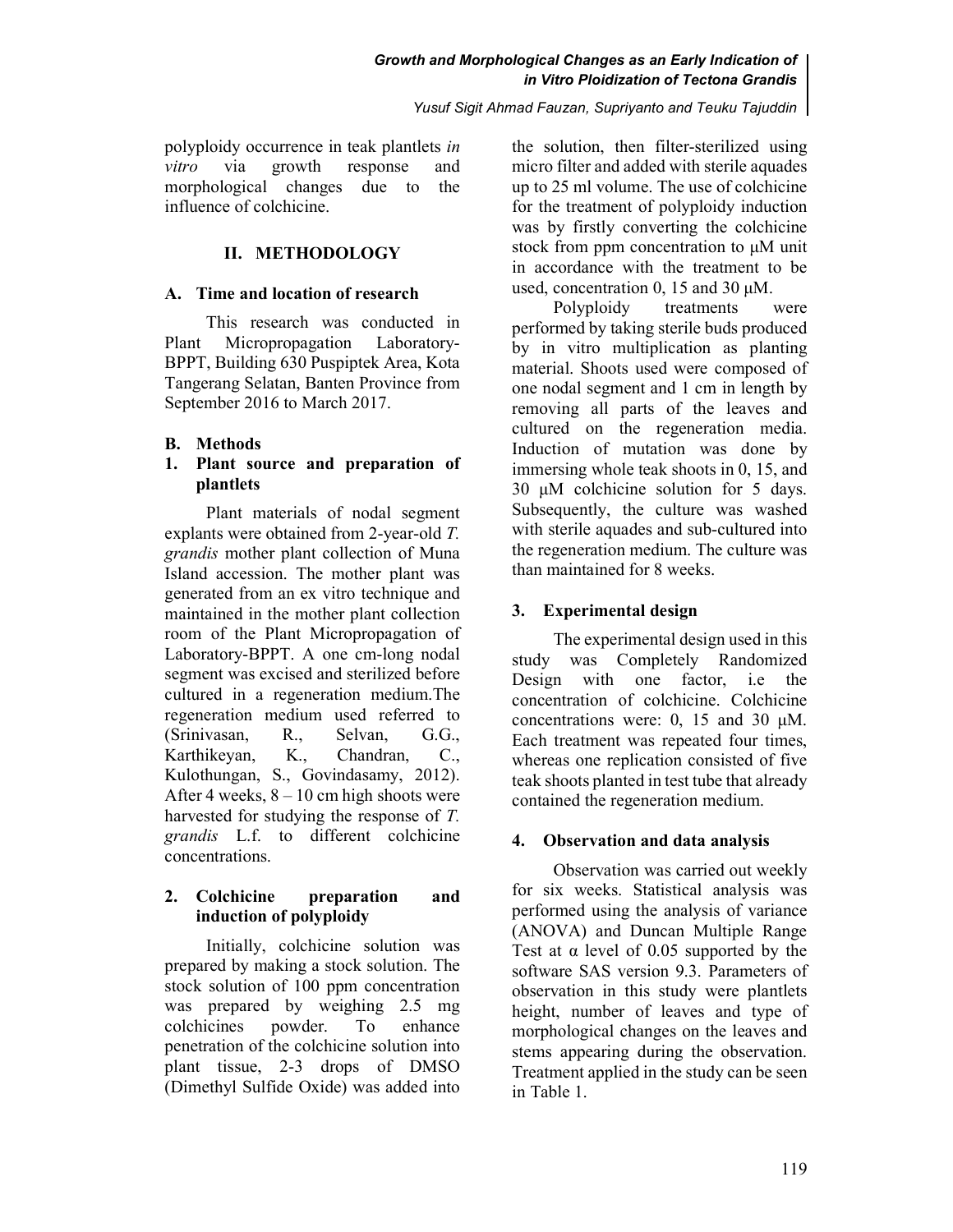### III. RESULTS AND DISCUSSION

#### A. Results

Based on ANOVA in general, the concentration of colchicines resulted in highly significant effect on the parameters of plantlets height and number of leaves at 2, 4 and 6 weeks after treatment (Table 2).

#### 1. Height increase of planltlets

Figure 1 shows the result of colchicines treatments on height of plantlets. The colchicine significantly reduced the height of the T. grandis planlets at 2, 4 and 6 weeks after treatment. At week 2 the growth of treatment K15 (15  $\mu$ M) and K30 (30  $\mu$ M) were significanly reduced compared to the control treatment. The height of the

control plantlet was 0.36 cm, whereas those of K15 and K30 were 0.23 cm and 0.14 cm, respectively.

At the 4<sup>th</sup> and 6<sup>th</sup> weeks all the treated plantlets experienced a significant decrease in growth. The treatments of K15 and K30 always experienced a lower growth rate than the control treatment. The height of plantlet on treatment of K15 increased in  $4<sup>th</sup>$  week 4 to  $6<sup>th</sup>$  from 1.71 cm to 3.82 cm,with an increase of 2.11 cm, while for treatment of K30 it happened from 1.29 to 3.12 cm, with an increase of 1.82 cm. The increase of plant height in the control treatment was from 2.32 to 4.44 cm, increased by 2.12 cm. So the K30 treatment experienced the lowest growth increase when compared with control treatment and K15. The height increase of the whole plantlets is shown in Figure 1.

Table (Tabel) 1. The treatments of colchicine (Perlakuan konsentrasi kolkisin)

|                                                             | Treatments (Perlakuan)                       | Number of                                              |                                       |                                      |       |
|-------------------------------------------------------------|----------------------------------------------|--------------------------------------------------------|---------------------------------------|--------------------------------------|-------|
| Antimitotic<br>Agents ( <i>Agen</i><br><i>antimitotik</i> ) | Concentrations<br>(Konsentrasi)<br>$(\mu M)$ | Soaking times<br>days<br>(Waktu<br><i>perendaman</i> ) | Repetition<br>(Jumlah<br>pengulangan) | Number of<br>unit (Jumlah<br>satuan) | Total |
| Control                                                     | 0(K0)                                        |                                                        |                                       |                                      | 20    |
| Colchicine                                                  | $15$ (K15)                                   |                                                        |                                       |                                      | 20    |
| Colchicine                                                  | 30 (K30)                                     |                                                        |                                       |                                      | 20    |
|                                                             | Total of unit (Total satuan percobaan)       |                                                        |                                       | 60                                   |       |

Table (Tabel) 2. The varians analysis of colchicine influence for height and leaves number on 2, 4 and 6 week after treatments (Hasil analisis ragam pengaruh kolkisin terhadap tinggi dan jumlah daun pada 2, 4 dan 6 MST)

| N <sub>0</sub>                     | Parametre ( <i>Parameter</i> )                               |                                       | Week (Minggu ke-) |            |            |  |
|------------------------------------|--------------------------------------------------------------|---------------------------------------|-------------------|------------|------------|--|
|                                    |                                                              |                                       |                   |            |            |  |
|                                    | Height ( <i>Tinggi</i> )                                     |                                       | $0.0069**$        | $0.0005**$ | $0.0031**$ |  |
| 2                                  | Leaves number                                                |                                       | $0.050*$          | $0.050*$   | $0.041*$   |  |
|                                    | (Jumlah daun)                                                |                                       |                   |            |            |  |
| Description ( <i>Keterangan</i> ): |                                                              | **= Highly significant (Sangat nyata) |                   |            |            |  |
|                                    |                                                              | * = Significant (Nyata)               |                   |            |            |  |
|                                    | $=$ Not significant ( <i>Tidak nyata</i> )<br>Tn             |                                       |                   |            |            |  |
|                                    | $MST =$ Week after treatment ( <i>Minggu setelah tanam</i> ) |                                       |                   |            |            |  |
|                                    |                                                              |                                       |                   |            |            |  |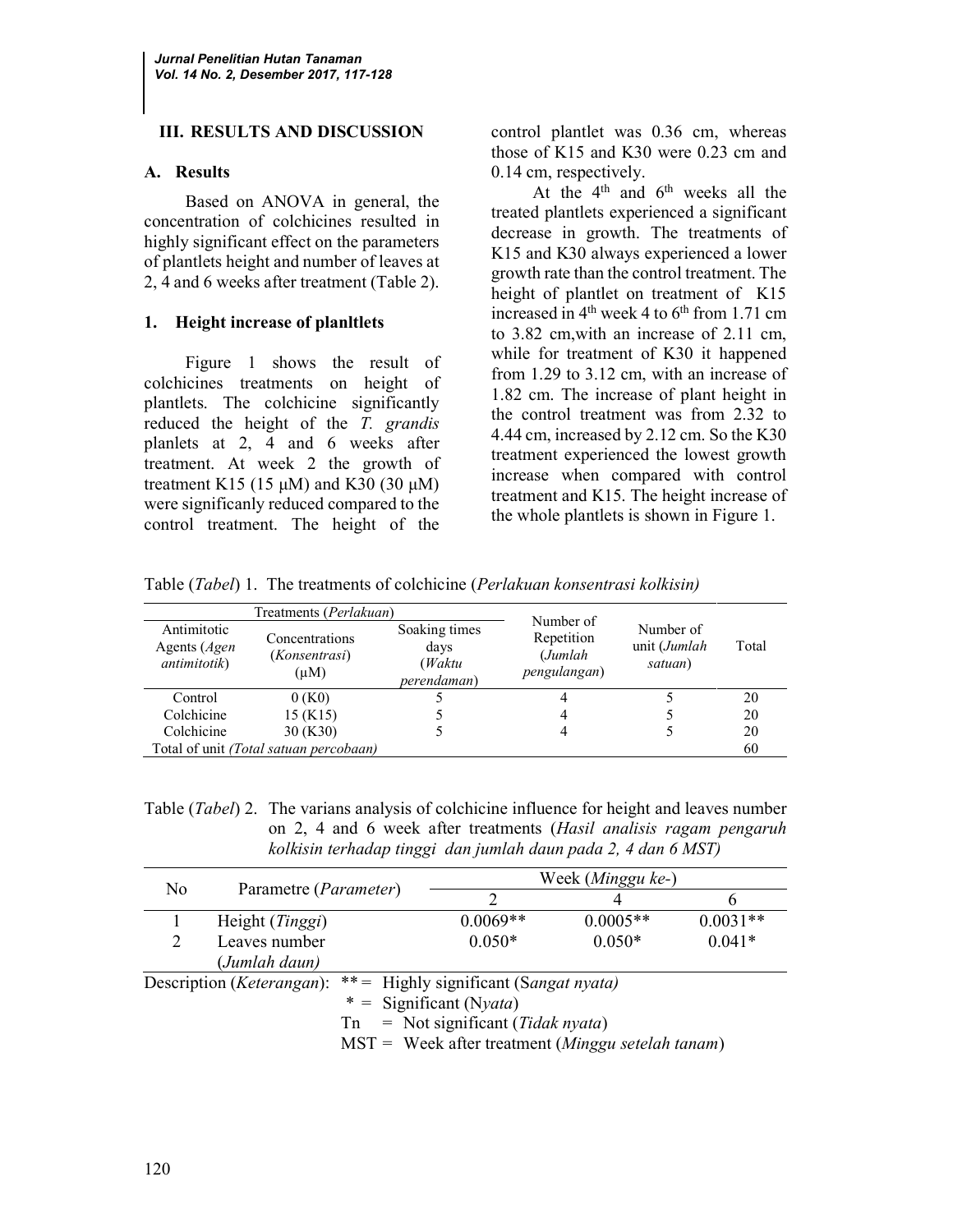### 2. Amount of leaves

The colchicine induction treatment resulted in various responses to the amount of T. grandis leaves at 2, 4 and 6 weeks after planting. The antimitotic of colchicine at the concentrations of 15 and 30 μM significantly decreased the number of leaves (Figure 2). Concentrations of 15 and 30 μM caused a lower number of leaves growth responses although not always significantly different from the control treatment. Therefore, the addition of the 15 and 30 μM colchicine may inhibit the growth of leaves.

Two week after treatment, the control, K15, and K30 treatments produced 2.75, 1.9, and 0.90 amount of leaves, respectively. The treatment of K15 had slightly lower amount of leaves than control. Conversely the treatment of K30 had the lowest leaf number and was significantly different when compared with other treatments. The 4<sup>th</sup> week had the same phenomena with the  $2<sup>nd</sup>$  week.



Figure (Gambar) 1. The average growth of *Tectona grandis* planlet at 2, 4 and 6 week after treatment (WAT) (Rata-rata pertumbuhan T.grandis pada 2, 4 dan 6 minggu setelah perlakuan). K15T5: Kolkisin 15 µM, T5: immersion time 5 days. K30T5: colchicine 30 µM, T5: immersion time 5 days.



Figure (*Gambar*) 2. The average decrease of number of leaves of T. grandis at  $2<sup>nd</sup>$ , 4<sup>th</sup> and 6<sup>th</sup> week after treatment (WAT) (Rata-rata penurunan jumlah daun T. grandis pada 2, 4 dan 6 minggu setelah perlakuan). K15T5: Kolkisin 15 µM, T5: immersion time 5 days. K30T5: colchicine 30 µM, T5: immersion time 5 days.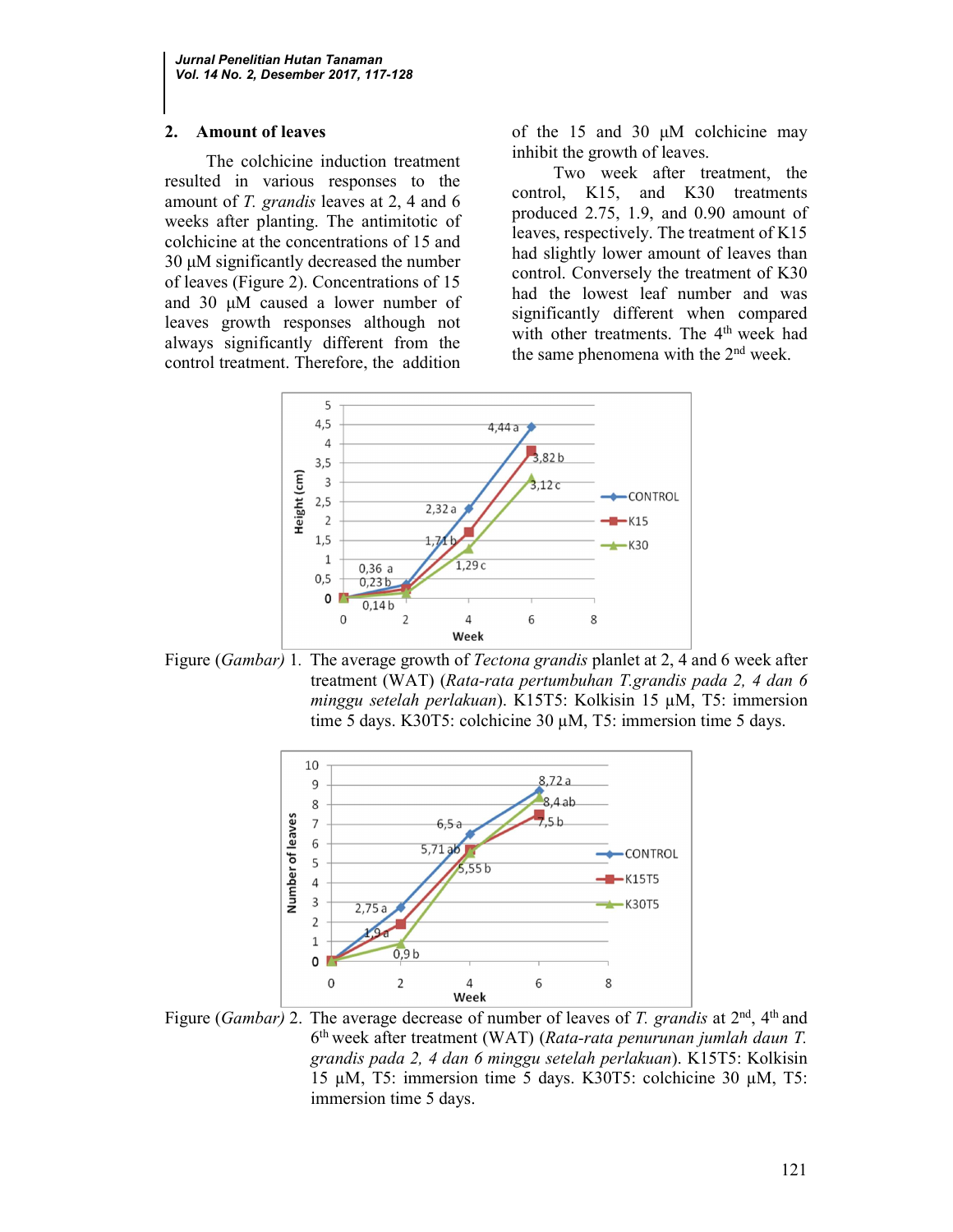At the  $6<sup>th</sup>$  week, treatment of K15 resulted in the lowest amount of leaves when compared with control and K30 treatment. There was a significant decreased in amount of leaves on the K15 treatment. The average number of leaves on treatment of K30 was increased significantly from 4<sup>th</sup> to  $6<sup>th</sup>$  week, which was from5.55 to 8.40. It seems that at a concentration of 30 μM some plantlets mutated and changed the leaf number from 2 sets to 3 sets or more (as shown in Figure 5D). The average number of leaves of all treatments is displayed in Figure 2.

The result of this study confirmed that colchicine could inhibit the height and amount of leaves of Tectona grandis plantlets. The higher the concentration of colchicine, the lower the height and number of leaves (Figure 3). The same results were obtained by Hui, Y., Li, Z., Shuhui, (2012) that colchicine treatment inhibited the regeneration of Pinus bungeana shoots, and the growth of shoot increased with the decrease of colchicine concentration. These results were also in agreement with the experiment recorded by Lam et al., (2014) that increasing the concentrations of colchicine would decrease the average height of Acacia crassicarpa A. Cunn. Ex Benth. Likewise, the seedlings produced were shorter than that of control diploid.

# 3. Change of plantlets morphology

Morphological changes of teak plantlets in response to colchicine induction treatments can be seen in Table 3 below.

# B. Discussion

# 1. Growth response

The plant growth and number of leaves inhibition is presumably due to effect of mitotic agents which can cause cellular and meristematic tissue damage. According to Suryo, (2007) cell division may be inhibited, which is triggered by the number of chromosomes doubling due to mitotic agents. Chromosomes doubling or

polyploidy increased the complication during pairing process (Syukur, M., & Sastrosumarjo, 2013). For diploid cell during the mitosis and meiosis, the process involves the pairing of homologous chromosome prior to cytokinesis. In polyploidy cell the pairing processes takes longer time than diploid chromosomes, because there are more than two chromosomes for one set. Furthermore, Sastrodumarjo et al. (2013) stated that there is a mechanism that coordinates the pairing along the whole chromosome through similarity of DNA sequences across chromosomal, so, its impact of slowing the pairing process can directly decrease of plant tissue growth.

# 2. Change of plantlets morphology

Colchicine significantly influenced morphological changes of T.grandis plantlet at the  $2<sup>nd</sup>$ ,  $4<sup>th</sup>$  and  $6<sup>th</sup>$  week after treatment. Increasing concentration of colchicine resulted in raise of the morphological changes of plantlet. The morphological changes appeared at the 2nd week after treatments observed in the K15 treatment 13.33% of the plantlets had incomplete dissection characteristic with two sets of leaves attached together (Figure 4B). Significant morphological changes was observed at the 4<sup>th</sup> week after treatment on treatment K15 and K30 which the proportion was 46.6 and 73.33%, respectively. Furthermore at the 6 thweek, thetreatment of K30 had very intensive morphological change i.e. up to 93.33%. Morphological changes observed in the treatment of K15 and K30 were modification of stems, leaves and growth types. The change in the shape of the stems was caused by the emergence of new branches that bends the stems, whereas on control plantlets no branches were found. The leaves were observed on the change of shape, edge, position, thickness, color, and size. Whereas the growth type changed was the dwarf planlets.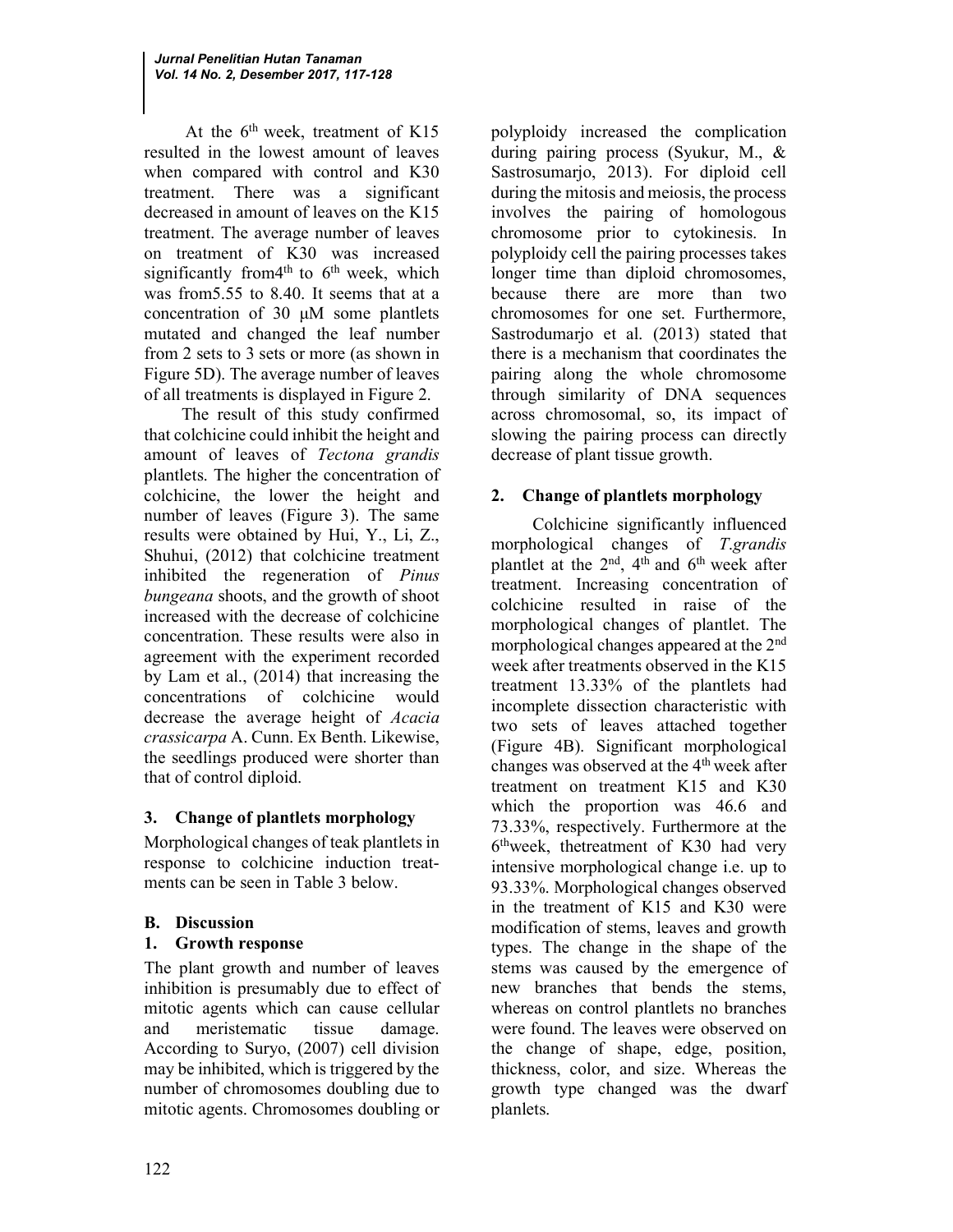| N <sub>0</sub> | Treatments<br>(Perlakuan) | $(\%)$<br>Morphological<br>changes<br>$2th$ Week<br>(Perubahan<br>morfologi pada | $(\%)$<br>Morphological<br>changes<br>$4th$ Week<br>(Perubahan<br>morfologi pada | $(\%)$<br>Morphological<br>changes<br>6 <sup>th</sup> Week<br>(Perubahan<br>morfologi pada | Descriptions (Keterangan)                                                                                                                                                                                                                                                                                                                            |
|----------------|---------------------------|----------------------------------------------------------------------------------|----------------------------------------------------------------------------------|--------------------------------------------------------------------------------------------|------------------------------------------------------------------------------------------------------------------------------------------------------------------------------------------------------------------------------------------------------------------------------------------------------------------------------------------------------|
|                |                           | minggu ke-2)                                                                     | minggu ke-4)                                                                     | minggu ke-6)                                                                               |                                                                                                                                                                                                                                                                                                                                                      |
| 1              | Control                   | 0.00<br>(0/15)                                                                   | 20.00<br>(3/15)                                                                  | 26.60<br>(4/15)                                                                            | . Week 2, buds have not<br>developed and no leaves<br>$\overline{2}$ .<br>Week<br>4,<br>intermittentleaves<br>Week 6, intermittent with2<br>sets of leaves                                                                                                                                                                                           |
| 2              | K15                       | 13.33<br>(2/15)                                                                  | 46.66<br>(7/15)                                                                  | 46.66<br>(7/15)                                                                            | 1. Week 2, two sets of<br>fusedleaves<br>". Week 4, round leaves, large<br>jagged edges, intermittent<br>leaves, 2 sets of fused<br>leaves.<br>Week 6, round leaves,<br>jagged edges, 3 sets of<br>opposite<br>leaves.<br>intermittent leaves, 2 sets<br>of fused leaves                                                                             |
| 3              | K30                       | 0.00<br>(0/15)                                                                   | 73.33<br>11/15                                                                   | 93.33<br>(14/15)                                                                           | . Week 2, buds have not<br>growth, no leaves<br>". Week 4, round leaves,<br>intermittent leaves, leafy<br>edges, large jagged leaves,<br>split leaf tips, 4 sets of<br>opposite leaves, chimera<br>Week 6, round leaves,<br>intermittent<br>leaf,<br>leafy<br>edges, large jagged edges,<br>split leaves tips, 4 sets of<br>opposite leaves, chimera |
|                |                           |                                                                                  |                                                                                  |                                                                                            |                                                                                                                                                                                                                                                                                                                                                      |

Table (*Tabel*) 3. Comparison the morphological changes of *T. grandis* plantlets on  $2<sup>nd</sup>$ ,  $4<sup>th</sup>$ , and 6th weeks after treatments (Perbandingan perubahan morfologi planlet T. grandis pada 2, 4 dan 6 minggu setelah perlakuan)



Figure (Gambar) 3. Colchicine influence on height of T. grandis plantlets on 4 <sup>th</sup> WAT (Pengaruh kolkisin terhadap tinggi planlet T. grandis pada 4 minggu setelah perlakuan)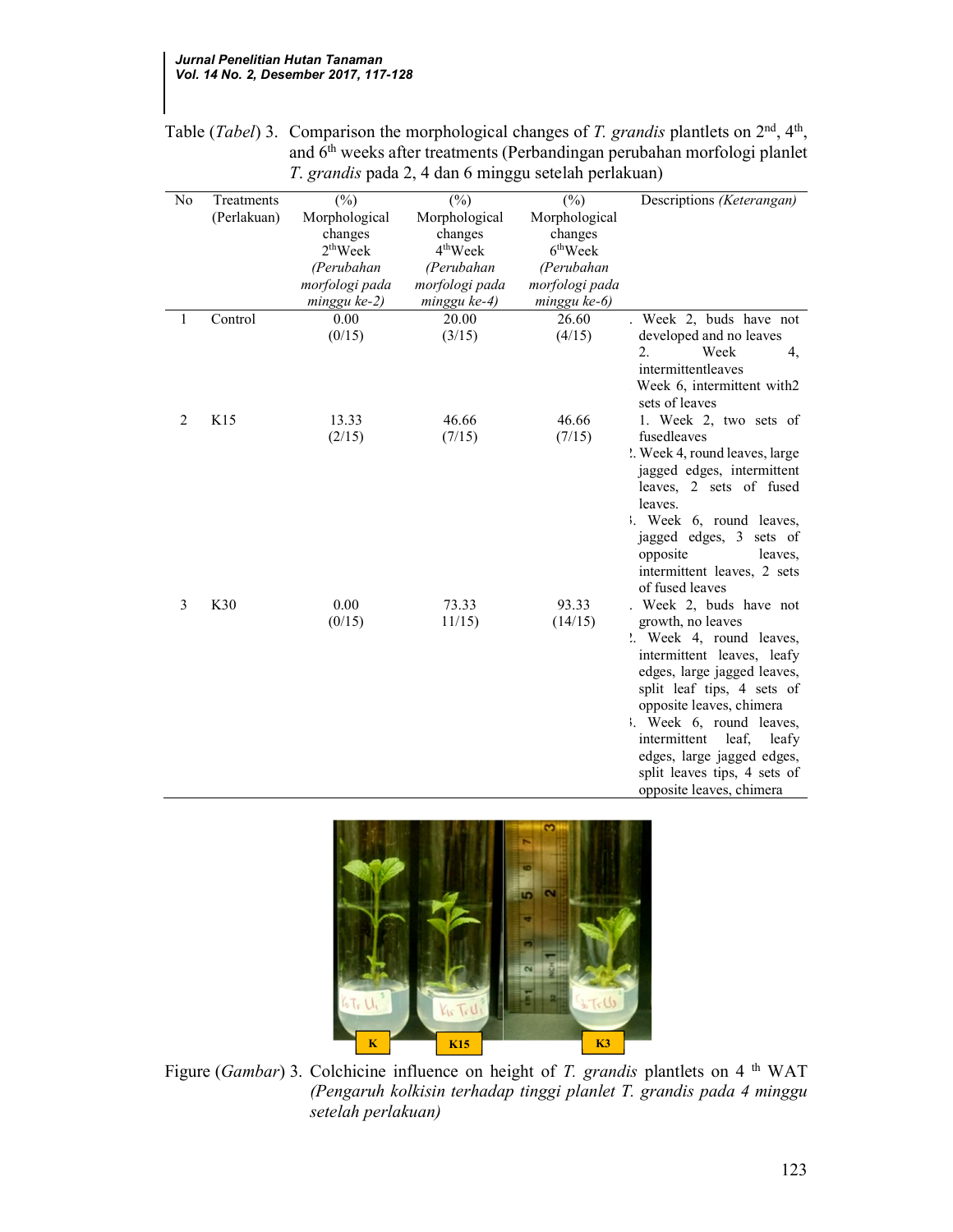

Figure (*Gambar*) 4. Normal leaves shape and position (A), intermittent leaves position and split end (B), branched stem,thick and jagged leaves edge (C). L: Leaves, B: Branches (Bentuk dan posisi daun normal (A), posisi daun berselang dan ujung daun terbelah (B), batang bercabang tepi daun beringgit besar (C). L: Daun, B: cabang)

The results obtained in this study are in agreement with those reported previously by Lin et al. (2010), that increasing the colchicine concentration and soaking time increased the average number of mutants of E. globulus Labill in vitro. Similar findings were obtained by Lam et al. (2014) which generated high frequency of abnormalities seedling of A. crassicarpa A. Cunn. Ex Benth as much as 55% and 57%, resulted from the immersion of colchicine and oryzalin, respectively. These treatments resulted in abnormalities on leaves and filodia (false leaves).

One of the characteristic of morphological changes on leaves was its shape. The leaves shape was changed from lancet to rounded leaves, with a low ratio of leaves width to leaves length. Additionally, the leaves were thicker, rougher, darker in color, and with thicker stem (Figure 4E). Our results were in accordance with results described by (Griffin, 2014) that the polyploids Acacia plants have wider leaeves surface compared to diploid Acacia. The same results were reported by Lin et al. (2010) on in vitro polyploids E. globulus plants which had thicker, wider and darker green

leaves. Similarly, the polyploid plants of rose showed thicker and darker green leaves than the control diploid plants (Kermani Sarasan, Roberts, Yokoya, Wentworth Sieber., 2003). Similary of Griffin (2014), tetraploids A. mangium produced gigantism effect. The results showed that treated plants had 21% rougher and thicker skin, 20% thicker polyads, 28% longer wood fibers, 17% thicker leaves, 12% wider leaves, 24.3μm longer stomata than that of diploid A. mangium. Further results by Suhaila et al. (2015) on A. malaccensis plant showed that tetraploid plants underwent some increase in the essential oil content such as β-patchoulene, β-elemente, longifolene, β-cedrene, Didehydrocycloisolongifolene which was higher than that of its diploid counterpart.

According to Zulkarnain, (2009) clonal propagation through in vitro culture can cause temporary mutation. One of the indications of somaclonal changes that occur is the morphological changes due to the interaction of physiological components (cells and tissues) with the culture environment during the process of in vitro culture. These changes are results of long-term exposure to chemicals and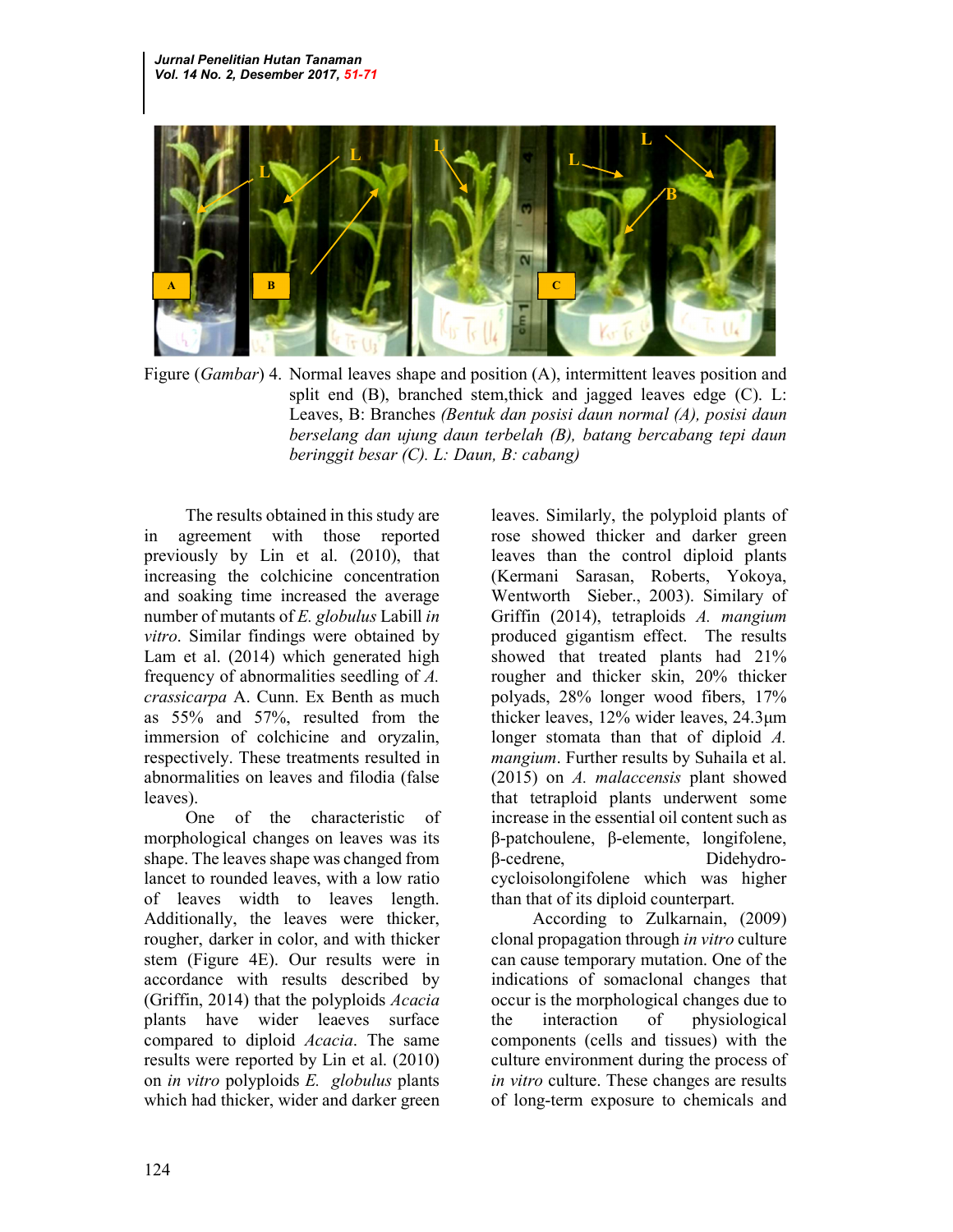#### Growth and Morphological Changes as an Early Indication of in Vitro Ploidization of Tectona Grandis

Yusuf Sigit Ahmad Fauzan, Supriyanto and Teuku Tajuddin

growth regulators contained in culture media. These phenomena were observed on the control plantlets that resulted in 26.66% morphological change, for example the position of sets of intermittent leaves. Such morphological changes were not permanent. As the plantlets grew, the characters exhibiting abnormalities turned back to normal after several weeks, indicated by the appearance of a new leaves set.

The use of antimitotic agents (colchicine) is presumed as a factor causing permanent morphological changes on plantlets. Colchicine as a mutagen is toxic and highly destructive (Lin et al., 2010b). This mutagen is physically and chemically penetrating into the cell nucleus which affects and inhibit microtubule organizing center (MTOC). This inhibition presumably resulted in abnormal changes inplantlets morphology (Figures 4, 5, 6 & 7).



Figure (Gambar) 5. The 3<sup>rd</sup> and 4<sup>th</sup> position set of leaves facing each other (A), rounded and wavy leaves end with stiff and rough surface (B), dwarf plantlets (C).L: Leaves, P: Planlet  $(3 – 4$  posisi daun menyatu (A), tepi daun berombak (B), planlet tumbuh kerdil. L: Daun, P: Planlet)



Figure (Gambar) 6 Several changes in leaves morphology from normal (K0) to abnormal (K15 & K30) (read: from left above to right below).N: Normal (Beberapa perubahan morfologi daun dari normal menjadi tidak normal (K15 & K30) (baca: dari kiri ke kanan). N: Normal)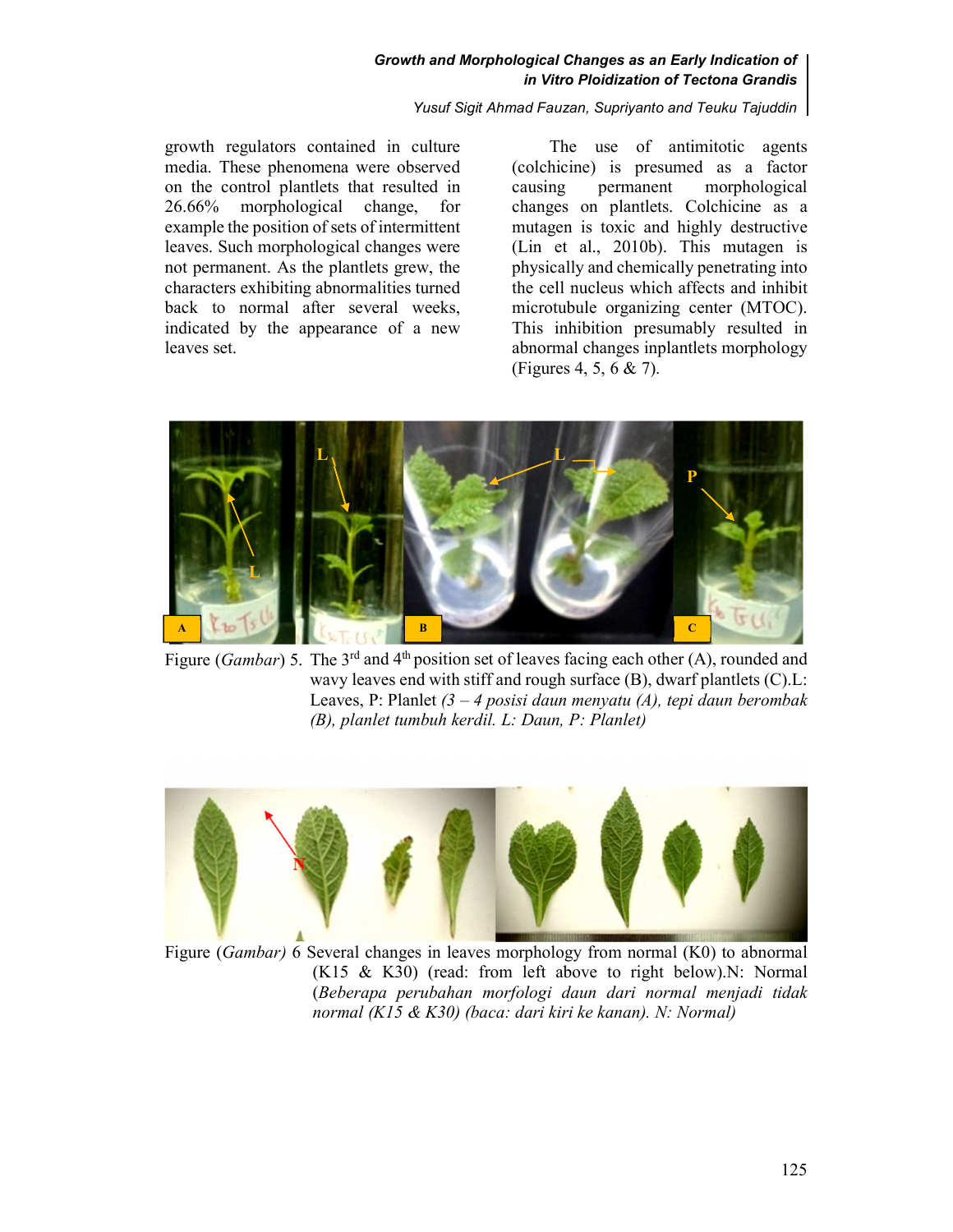

Figure *(Gambar)* 7 Change of leaves position and two sets of leaves merged into one set (A), change of branching shape (B). L: Leaves, B: Branches (Perubahan posisi daun dan 2 set bergabung menjadi (A), Batang bercabang (B). L: Daun, B: Cabang)

### 3. Early indication of polyploidy

The treatment of K30  $(30 \mu M)$ resulted in the most significant growth and morphological alterations of T. grandis plantlets. These alterations were thought to be associated with changes in the ploidy level of plantlets. This finding was supported by the results of several previous studies regarding the effects of polyploidy induction in plants. Viehmannová, Trávníčková, Špatenková, Černá, Trávníček, (2012) described that morphologically the growth of polyploid U. tuberosus plants was slower and shorter than diploid plants. In addition the morphology of leaves had smaller surface area. Dunn, (2007) did an experiment on Buddleja plant and reported the same response, which changed in leaves size, leaves color, stem thickness and increase in pollen production as an early indicator of polyploidization. Moreover, tetraploid and octaploid A. crassicarpa were shorter than their diploid counter parts (Lam et al., 2014). Other characteristics phenomena occurring in polyploid plants were large nuclei and cell contents, increase in the

size of leaves and flowers, and an increase and difference in chemical constituents including carbohydrates, proteins, vitamins and alkaloids (Poespodarsono S, 1988).

From the polyploid characteristics described above, we assumed that the T. grandis planlets resulted from our study has changed from diploid to polyploid. These changes were indicated by decrease of the height of plantlets, reduced the amount of leaves and the occurrence of morphological changes on plantlets. To prove the occurrence of polyploidization we need further verification by using the methods of anatomical, cytological, or molecular markers. This method can be used for an early detection of polyploidy in a quick, easy, and practical way to screen for large numbers of plantlets.

### IV. CONCLUSION AND SUGGESTION

### A. Conclusion

Raising the concentration of colchicine resulted in the decreasing of the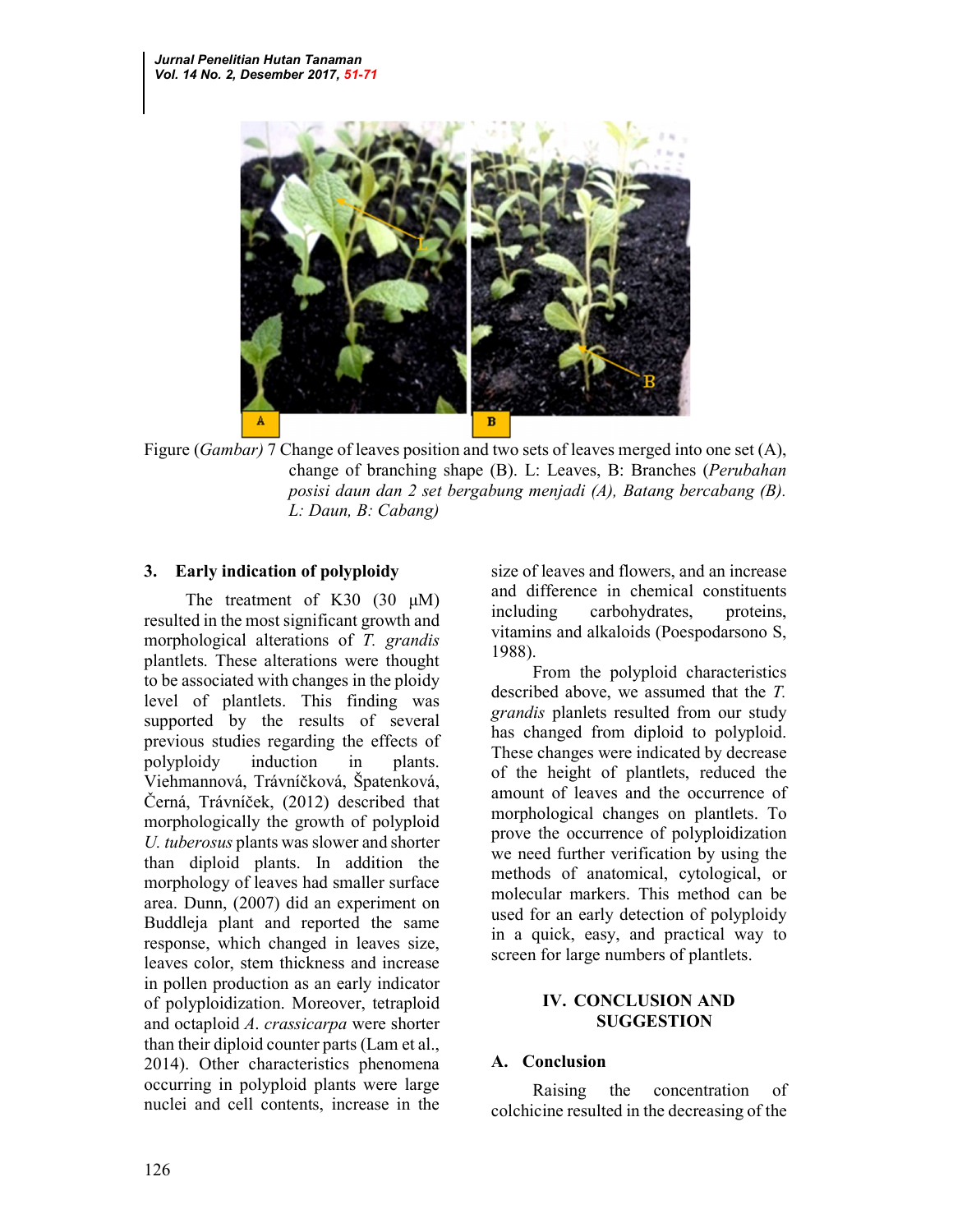#### Growth and Morphological Changes as an Early Indication of in Vitro Ploidization of Tectona Grandis

Yusuf Sigit Ahmad Fauzan, Supriyanto and Teuku Tajuddin

height of plantlets, smaller number of leaves and the increase of morphological changes on plantlets. As for planlets morphology, the accumulation changes in control were 26.60%, and then increased in K15 treatment for 46.66% and K30 for 93.33%. Based on the changes observed in plantlets growth and morphology, we may identify the polyploidization of T. grandis. The growth and morphological alteration data can be used for early detection of polyploidy in T. grandis.

#### B. Suggestion

Further testing was required using anatomical and cytologic markers to reinforce the direct prediction of (T. grandis) polyploidy.

#### KNOWLEDGEMENT

Thanks to the Agency for Assessment and Application of Technology who has facilitated and funded this research.

#### **REFERENSES**

- Adinugraha, H.A., dan M. (2014). Pengembangan teknik perbanyakan vegetatif tanaman jati pada hutan rakyat. Jurnal Wasian, 1 (1), 39–44.
- Dunn, B. (2007). Oryzalin induced chromosome doubling in Buddleja to facilitate interspecific hybridization. Publication of the American Society for Horticultural Science, 42 (6), 1326–1326.
- Griffin, R. (2014). Polyploid Acacias : Biological curiosities or new varieties for new environmental challenges ? Retrieved from http://slideplayer.com/slide/911013 6/.
- Han, C., Xu, J.M., Du, Z.H., Li, G.Y., Zeng, B.S., Wu, S.J., & Wang, W. (2011). Polyploidy induction of

clone of Eucalyptus grandis with colchicine. African Journal of Biotechnology, 10(66), 14711– 14717. https://doi.org/10.5897/AJB11.093

- Hui, Y., Li, Z., Shuhui, Y. (1847). Pinus bungeana. https://doi.org/citeulikearticle-id:13745287
- Kermani, M. J., Sarasan, V., Roberts, A. V., Yokoya, K., Wentworth, J., & Sieber, V. K. (2003). Oryzalininduced chromosome doubling in Rosa and its effect on plant morphology and pollen viability. Theoretical and Applied Genetics,  $107(7)$ , 1195–1200. https://doi.org/10.1007/s00122-003- 1374-1
- Kollert, W., & Cherubini, L. (2012). Forestry Department (Vol. 3). Italy: FAO.
- Lam, H. K., Harbard, J. L., & Koutoulis, A. (2014). Tetraploid induction of Acacia crassicarpa using colchicine and oryzalin. Journal of Tropical Forest Science, 26(3), 347–354.
- Lin, H., Jian, M., Liang, L., Pei, W., Liu, X., & Zhang, H. (2010a). Production of polyploids from cultured shoot tips of Eucalyptus globulus Labill by treatment with colchicine. African Journal of Biotechnology, 9(15), 2252–2255.
- Lin, H., Jian, M., Liang, L. Y., Pei, W. J., Liu, X. Z., & Zhang, H. Y. (2010b). Production of polyploids from cultured shoot tips of Eucalyptus globulus Labill by treatment with colchicine. African Journal of Biotechnology, 9(15), 2252–2255. https://doi.org/10.5897/AJB09.1630
- Martawijaya, A., Kartasujana, I., & Kadir, K. P. S. (2005). Atlas Kayu Indonesia. Jilid I (1st ed.). Bogor: Badan Penelitian dan Pengembangan Kehutanan Bogor.